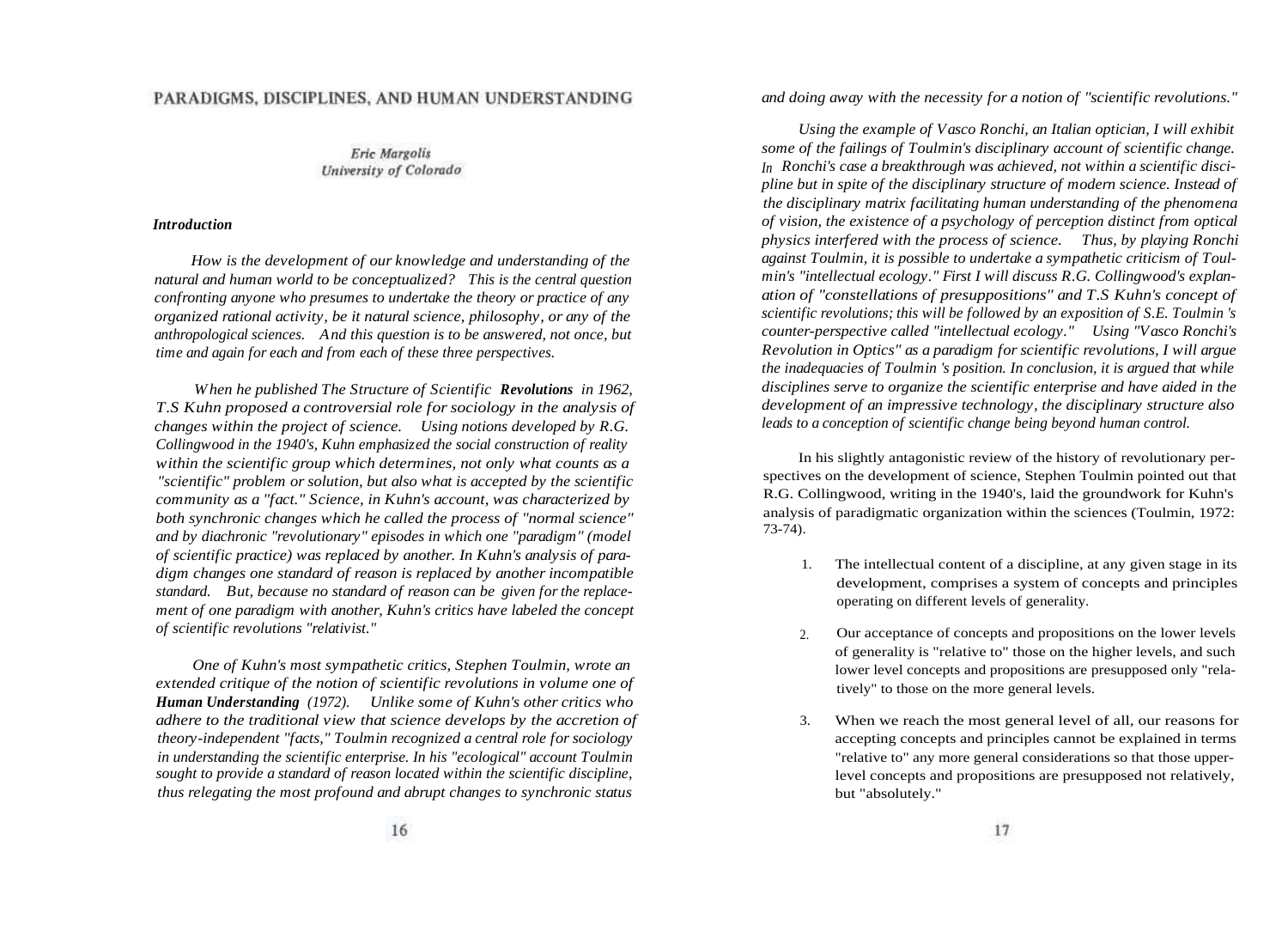- 3. At any given stage in the development of a discipline, different propositions and concepts can be rationally compared, to the extent that they are both operative "relative to" the same constellation of absolute presuppositions.
- 5. But no common, agreed principles or procedures of judgment are available for comparing propositions or concepts "relative to" different constellations of absolute presuppositions, or for comparing different constellations of absolute presuppositions in their entirety.
- 6. So propositions and concepts can be rationally appraised only "relative to" one particular constellation of absolute presuppositions, viz. that within which they are operative and once we leave the scope of one particular framework, we also leave the scope of rational comparison and judgment.

From this perspective, any attempt to answer the questions raised in the introduction involves the investigator in "metaphysics." Metaphysics, according to Collingwood, is the investigation and description of these absolute presuppositions. More importantly, the task of metaphysics is to "find out on what occasions and by what processes one (constellation of absolute presuppositions) has turned into another " (Collingwood, 1940:73). Unfortunately, Collingwood can provide no answer to the crucial issue of whether such changes in constellations of absolute presuppositions are "reasoned" or "caused." He recognized that a change in absolute presuppositions " is the most radical change a man can undergo, and entails the abandonment of his most firmly held habits and standards of thought and' action." These changes take place because, "The absolute presuppositions of any given society, at any phase in its history, form a structure which is subject to strains of greater or less intensity, which are " taken up" in various ways, but never annihilated. If the strains are too great, the structure collapses and is replaced by another, which will be a modification of the old with the destructive strain removed " (Collingwood, 1940:48n). However, in Collingwood's description of this process these modifications are not devised consciously but created by "unconscious" processes of thought.

Clearly, Collingwood provided no answer to the central question raised by Stephen Toulmin in *Human Understanding* (1972:7):

How far are our concepts—even the most basic ones derived from our sense experience? Must our claims to knowledge be backed in particular by sensory evidence? Or do our concepts and categories, rather, predetermine our abilities to perceive and recognize? Do people with different concepts and languages even see the world differently? *Either way, how can we compare the merits of rival concepts?* (Emphasis added.)

Because of this failing, the inability to provide an account of why one set of absolute presuppositions should be rejected in favor of another, Toulmin brands Collingwood ' s position as "relativist. "

## Kuhn's Work **Is Center of Controversy**

T.S. Kuhn's work on *The Structure of Scientific Revolutions* has been the center of controversy since its publication in 1962. Kuhn's analysis shares a common emphasis on the social construction of scientific reality with that of R.G. Collingwood; however, the two accounts of the scientific enterprise are different. Where Collingwood addressed himself to science conceived of as a "constellation of absolute presuppositions" held together by logical relationships, Kuhn shifts ground to speak of "paradigms" and "paradigm communities."

<sup>I</sup> use the summary of Kuhn appearing in a critical review of Kuhn's work [the second edition of *The Structure of Scientific Revolutions* (1970) and his essays in *Criticism and the Growth of Knowledge* (1970)1. Professor Dudley Shapere's review *(Science, Vol.* 172, May 14, 1971, pp. 706ff.) not only provides a good summary of Kuhn's work but assists in formulating the issues it raises. Shapere first summarizes the salient arguments of the first edition:

The thesis of the original edition was that "particular coherent traditions of scientific research" (1962:10), which Kuhn called "normal science," are unified by and emerge from "paradigms." Paradigms are "universally recognizable scientific achievements that for a time provide model problems and solutions to a community of practitioners" (1962:X). Kuhn conceived of a paradigm as not identifiable with any body of theory, being more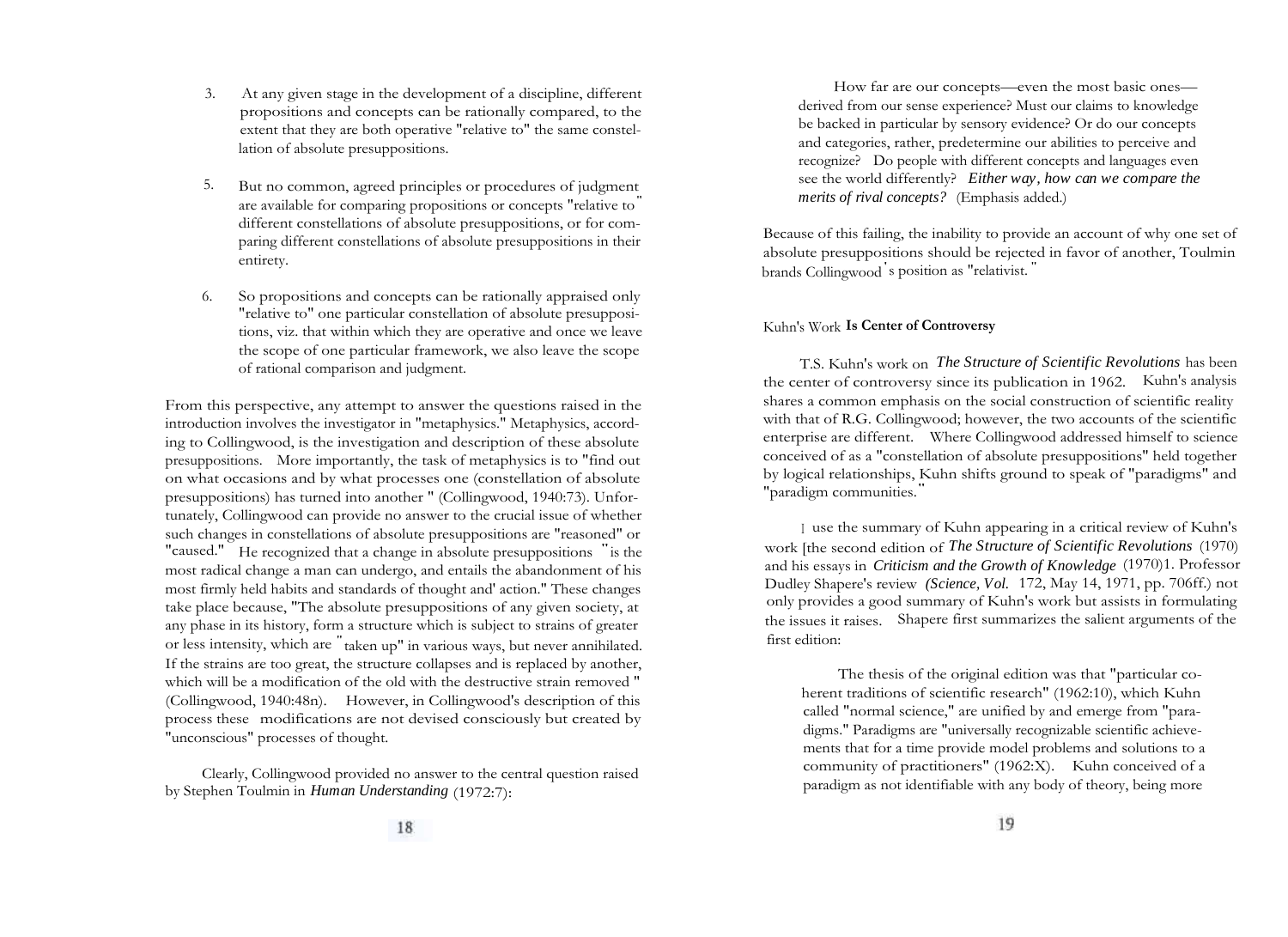"global" (1962:43) and generally incapable of complete formulation. He held it to include "law, theory, application, and instrumentation together" (1962:10). Consisting of a "strong network of commitments, conceptual, theoretical, instrumental, and methodological" (1962:42), and even "quasi-metaphysical" (1962:41); it is, he claimed, "the source of the methods, problemfield, and standards of solution accepted by any mature scientific community at any given time" (1962:102), permitting "selection, evaluation, and criticism" (1962:17). "Normal science" consists of working within and in the light of the paradigm, making it more and more explicit and precise, actualizing its initial promise "by extending the knowledge of those facts that the paradigm displays as particularly revealing, by increasing the match between those facts and the paradigm's predictions, and by further articulation of the paradigm itself" (1962:24). In the course of such articulation, however, "anomalies" arise which, after repeated efforts to resolve them have failed, give birth to the kind of situation in which a scientific revolution can take place: "Confronted with anomaly or with crisis, scientists take a different attitude toward existing paradigms, and the nature of their research changes accordingly. The proliferation of competing articulations, the willingness to try anything, the expression of explicit discontent, the recourse to philosophy and to debate over fundamentals, all these are symptoms of a transition from normal to extraordinary research. . . . Scientific revolutions are inaugurated by a growing sense ... that an existing paradigm has ceased to function adequately in the exploration of an aspect of nature to which that paradigm has itself had previously led the way" (1962:90- 91).

New candidates for fundamental paradigm are introduced; ultimately one may become accepted, often necessitating "a redefinition of the corresponding science" (1962:102). Kuhn emmasized that scientific revolutions are "non-cumulative developmental episodes in which an older paradigm is replaced in whole or in part by an incompatible new one" (1962:91).

Kuhn's views diverge radically from those dominant since Mach and Ostwald, developed in the outlook of the Vienna Circle

and its intellectual associates, and paralleled in the views of Bridgman and Frank and a host of more recent thinkers. Whereas those views tended, at least in their heydays, to separate sharply "fact" (or "observation" or "operation") from "interpretation" —thus claiming to preserve the "objectivity" of science—Kuhn emphasizes the dependence of what counts as a "fact, " a "problem," and a "solution of a problem" on presuppositions, theoretical or otherwise, explicit or implicit. Likewise he attacks traditional "development-by-accumulation " views of science views according to which science progresses linearly by accumulation of theory-independent facts, older theories giving way successively to wider, more inclusive ones.

As Professor Shapere and many others have observed, Kuhn, at least in his first edition, comes off as a "relativist":

In emphasizing the determinate role of background paradigms, and attacking the notion of theory- (or paradigm-) independent "facts" (or any such independent factors or standards whatever), Kuhn appears to have denied the possibility of reasonable judgment, on objective grounds, in paradigm choice; there can be no good reason for accepting a new paradigm, for the very notion of a "good reason" has been made paradigm-dependent. And certainly, though in some passages Kuhn denied this implication of his view, in most he gloried in it: "the competition between paradigms is not the sort of battle that can be resolved by proofs" (1962:174), but is more like a "conversion experience" (1962:150); "what occurred (in a paradigm change) was neither a decline nor a raising of standards, but simply a change demanded by the adoption of a new paradigm" (1962:107); "in these matters neither proof nor error is at issue" (1962:150); "We may ... have to relinquish the notion, explicit or implicit, that changes of paradigm carry scientists and those who learn from them closer and closer to the truth" (1962:169). Objectivity and progress, the pride of traditional interpretations of science, have been abandoned. Indeed, Kuhn's relativism did not stop here: for not only is there no means of rationally assessing two competing paradigms; there is no way of comparing them at all, so different is the world as seen through them (or—in an alterna-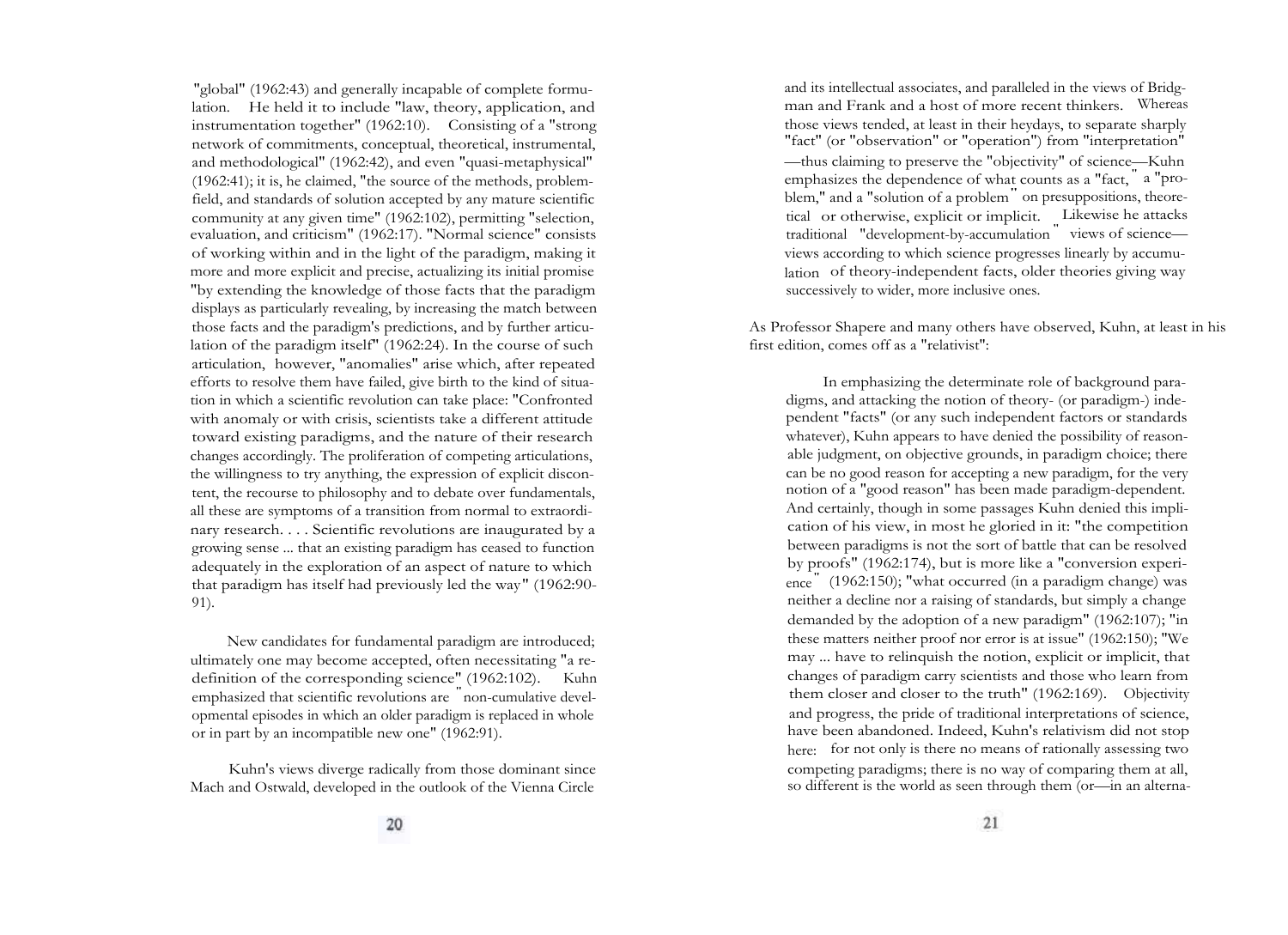formulation that is in many ways more consonant with Kuhn' s general thesis—so different are the worlds they define). "The normal scientific tradition that emerges from a scientific revolution is not only incompatible but often actually incommensurable with that which has gone before" (1962:102). Kuhn carried this view to the point of holding that if the same terms continue to be used after a scientific revolution (like "mass" after the replacement of the Newtonian by the Einsteinian "paradigm") those terms have different meanings.

Shapere further points out that in the second edition (1970) Kuhn, in response to criticism of the obscurity of his notion of paradigms, adopts two definitions of "paradigm." Kuhn now wishes to distinguish two different senses of the term:

On the one hand, it stands for the entire constellation of beliefs, values, techniques, and so on shared by the members of a given community. On the other, it denotes one sort of element in that constellation, the concrete puzzle-solutions which, employed as models or example, can replace explicit rules as a basis for the solution of the remaining puzzles of normal science (1970: 173).

For the former, broader sense Kuhn suggests the name "disciplinary matrix, " distinguishing four components of such matrices (1970:182-186): "symbolic generalizations," "metaphysical paradigms," "values," and "exemplars," the "concrete puzzle-solutions" referred to above. All these elements were lumped together in the first edition;"they are, however, no longer to be discussed as though they were all of a piece" (1970:182). This distinction, however, is of little help to those who found the earlier concept of "paradigm" obscure. Contrary to Kuhn's complaint, few critics failed to see that the *primary* sense of "paradigm" had to do with the "concrete puzzle-solution." The difficulty was, rather, that Kuhn never adequately clarified how the remaining factors covered by that term were related to (embodied in) the concrete examples in such a way that the whole outlook ("paradigm" in the broader sense) of the tradition would be conveyed to students through such examples. Nor did he clarify

the ways in which, through the concrete examples, this general paradigm determined the course of scientific research and judgment. Yet it was precisely this unity, and the controlling status, of paradigms that constituted the appeal and the challenge of Kuhn's original view: the contention that there was a coherent unified viewpoint, a single overarching *Weltanschauung,* a disciplinary *Zeitgeist,* that determined the way the scientists of a given tradition viewed and dealt with the world, that determined what they would consider to be a legitimate problem, a piece of evidence, a good reason, an acceptable solution, and so on. (The affinities of Kuhn's view with 19th-Century Idealism run deep.)

The affinities with Nineteenth-Century Idealism and its successors are part of what I wish to explore in this paper. Shapere also notes that in the second edition Kuhn is less explicitly "relativistic " and admits the existence of some criteria as to theoretical validity:

Now, what counts as a scientific problem is not determined, at least completely, by the paradigm: "Most of the puzzles of normal science are directly presented by nature, and all involve nature indirectly" (Lakatos and Musgrave, 1970:263); there is, apparently, a paradigm-independent objective world (nature) which presents problems that a paradigm must solve.<sup>1</sup> Further, paradigms no longer, apparently, determine, at least completely, what counts as a good reason: "It should be easy to design a list of criteria that would enable an uncommitted observer to distinguish the earlier from the most recent theory time after time. Among the most useful would be: accuracy of prediction, particularly of quantitative prediction; the balance between esoteric and everyday matter; and the number of different problems solved.... Those lists are not yet the ones required, but I have no doubt that they can be completed. If they can, then scientific development is, like biological, a unidirectional and irreversible process. Later scientific theories are better than earlier ones for

<sup>1</sup>Professor Shapere is quoting from Criticism and the Growth of Knowledge edited by Imre Lakatos and Alan Musgrave (New York: Cambridge University Press, 1970).

着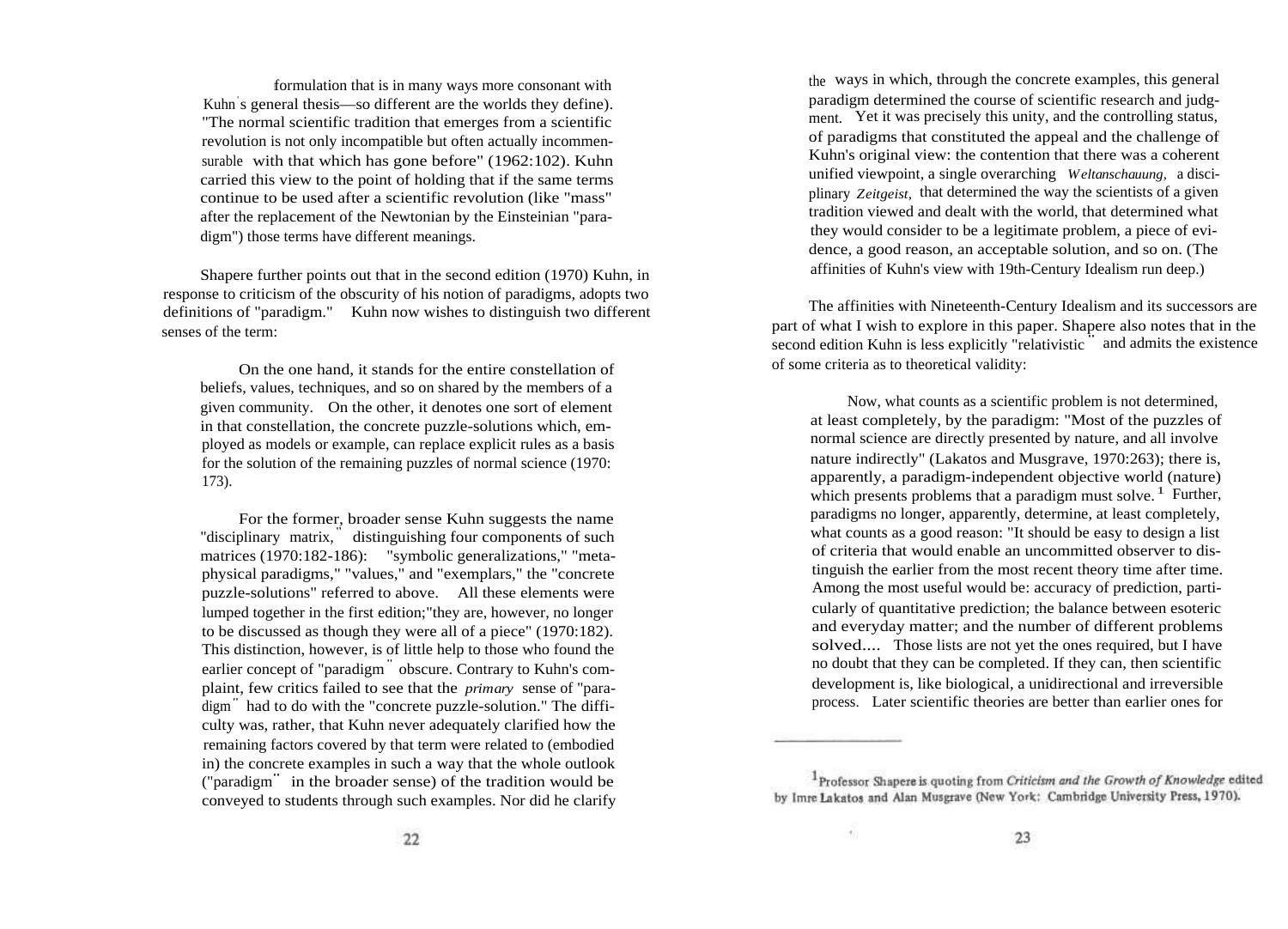solving puzzles in the often quite different environments to which they are applied. This is not a relativist's position, and it displays the sense in which I am a convinced believer in scientific progress" (Kuhn, 1970:206).

Whether T.S. Kuhn is himself a " relativist" or a "believer in scientific progress is not at issue here, and one must forgive Professor Shapere and progress Kuhn's other critics for their overemphasis on his weak spot. Kuhn is not, after all, a Nineteenth Century Idealist, and just as clearly he never denied the existence of the material world. On the other hand, Kuhn's reply to his critics will also be shown to be unsatisfactory.

Finally, Shapere criticized Kuhn for locating rationality far too largely in the scientific "group" and the construction of reality it makes, sanctions, and can sustain "politically":

The fundamental question is, "Do scientists (at least sometimes, even in "revolutionary" episodes) proceed as they do because there are objective reasons for doing so, or do we call these procedures "reasonable" merely because a certain group sanctions them?" Despite the ambiguities and inconsistencies of many of his remarks, Kuhn's tendency is clearly toward the latter alternative. Though occasionally tentative ("some of the principles deployed in my explanation of science are irreducibly sociological, at least at this time") (Lakatos and Musgrave, 1970:237)—in most passages he asserts his view categorically: "The explanation (of scientific progress) must, in the final analysis, be psychological or sociological. . . . I doubt that there is another sort of answer to be found" (Lakatos and Musgrave, 1970:21). "Whatever scientific progress may be, we must account for it by examining the nature of the scientific group, discovering what it values, what it tolerates, and what it disdains. That position is intrinsically sociological " (Lakatos and Musgrave, 1970:238). We must study scientific communities not as one of several steps in clarifying the nature of science (in attempting, say, to separate the irrational from the rational components as a prelude to analyzing the latter); it is the *only* step. What the community says is rational, scientific, is so; beyond this, there is no answer to be found. An alternative to this view is to think of sociology as able

to bring to our attention kinds of biases which scientists should try to avoid, as interferences, hindrances to good scientific judgment. For Kuhn, however, such biases are an integral, and indeed the central, aspect of science. The point I have tried to make is . . . that Kuhn's is a view which denies the objectivity and rationality of the scientific enterprise...

These, then, are the problems raised by Kuhn's work:

- 1. How are paradigms created and sustained in natural science, philosophy, or the social sciences?
- 2. Are there, indeed, scientific revolutions?
- 3. Are the criteria for judging them "objective" or "subjective," "individual" or "social," "disinterested" or "political? "

## **Collingwood and Kuhn Differ From Establishment**

Both Collingwood and Kuhn express a position which remains different from the establishment perspective in emphasizing the group construction of reality. Both emphasize a role for the "sociology of science" which is more central and determinate than in previous accounts of the scientific enterprise. This, and not the concept of "paradigms " or the notion of "scientific revolutions," was Kuhn's contribution to the critical comprehension of the scientific project. And, I suspect, this is the aspect of the theory which calls forth Kuhn's critics. Previous accounts of science, which made use of formal logical relations of induction, deduction, falsification, etc., viewed science as an enterprise outside and separate from the rest of social life, and with some justification, ignored the impact of social beliefs and values. Kuhn, in *The Structure of Scientific Revolutions,* raised problems of historical relevance that the classical approach to science was unable to answer, even though Kuhn's own solutions of "relativism" (the early Kuhn) or "belief in inevitable progress " (the later Kuhn) were considered by critics to be unsatisfactory.

In 1972, Stephen Toulmin published *Human Understanding,* which is an extended effort to critique Kuhn's position from a perspective different from Shapere's. Where Shapere does not give the "sociology of science"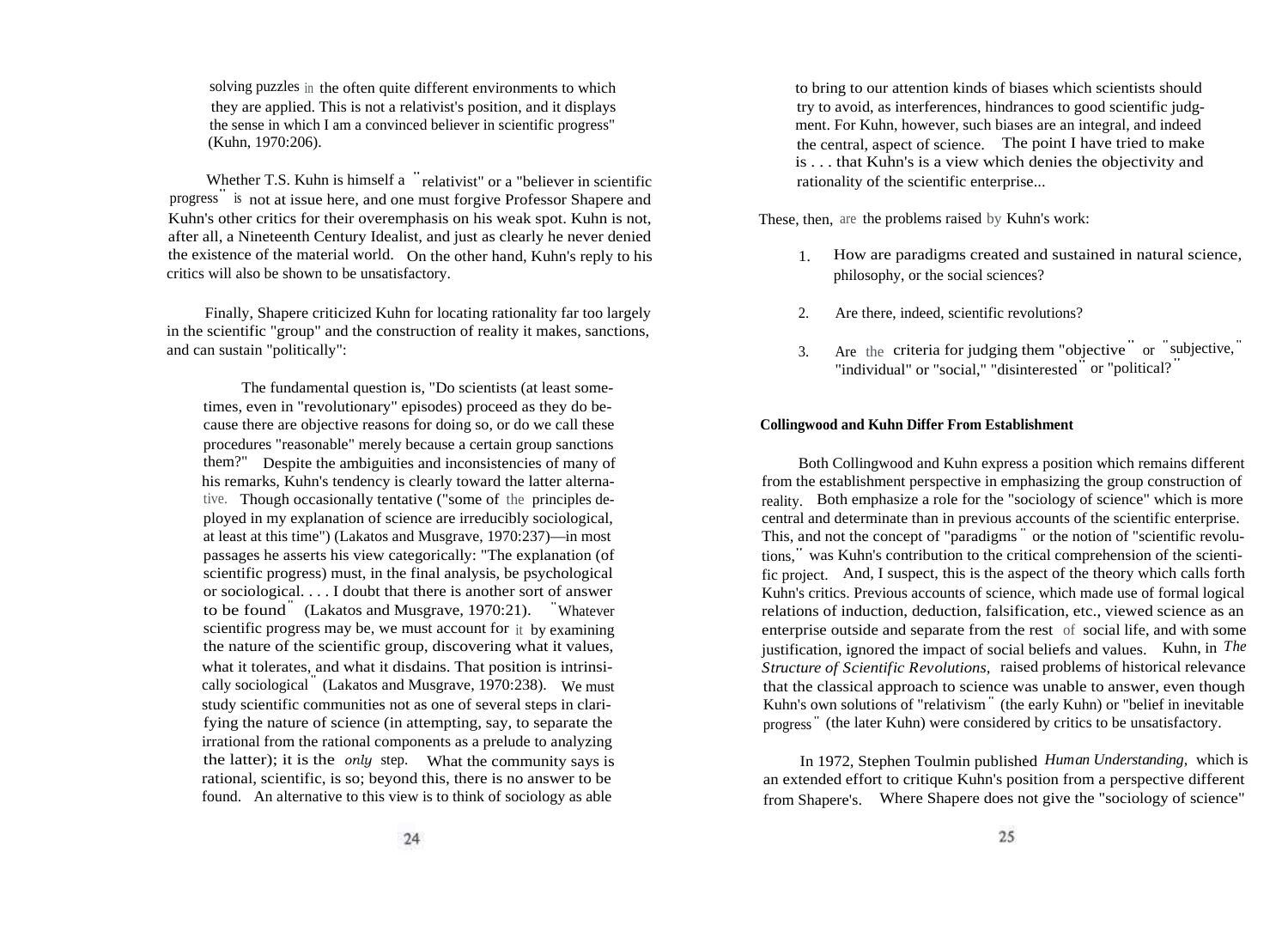much credence except in informing scientists as to their "unscientific" biases, Toulmin at least recognizes a central role for sociology in understanding what science is all about. Toulmin's position is that what is fundamental to the development of "human understanding" are not the "paradigms" subject to radical transformation in "crisis" times, but rather the "disciplines "—that is, the assumptions of the continuing scientific community as to how knowledge is to be gained (i.e., physiological processes are to be explained in chemical terms). Thus, Toulmin concentrates on how groups of men and women develop the "procedures" for understanding, change those procedures, evaluate their efficacy and the understanding gathered from them. Toulmin and Kuhn are treating fundamentally different processes: Kuhn, the "axiomssystems" or ways of relating "parts" to "wholes" of meaning-systems which, in turn, become grand paradigms for interpreting physical or other "reality"; Toulmin, the procedures for investigating and critiquing the "systems" which seem to unite groups of investigators into a single "discipline." Yet, Toulmin, at least, would insist that the phenomena which he treats are related to, in some sense logically prior to, those which Kuhn treats.

Kuhn's analysis, in Toulmin's view, derives from Collingwood and also, like Collingwood's, leaves the reader with no sense of why one paradigm is rejected and another accepted. It is as if one *government* were overthrown by another *government* without there existing the possibility of appeal to a higher principle which justified or did not justify the "overthrow":

Political revolutions aim to change political institutions in ways that those institutions themselves prohibit. Their success therefore necessitates the partial relinquishment of one set of institutions in favor of another, and in the interim, society is not governed by institutions at all (Kuhn, 1970:93).

Like the choice between competing political institutions, that between competing paradigms proves to be a choice between incompatible modes of community life (Kuhn, 1970:94).

Toulmin wants to avoid this way of looking at conceptual change by showing what the "authority" is—the principle, set of principles, or set of principles and people—to which we appeal when we throw out one paradigm (e.g., Newtonian explanations of "mass") and substitute another (e.g., Einsteinian "mass").

Toulmin's own account of how this relativism may be avoided is paraphrased as follows:

- 1. The historical and cultural diversity of men's ideas underlies the need for an impartial standpoint of rational judgment; and it appears, at first sight, that this can be provided only in abstract logical terms, claiming absolute and universal rational authority over the concepts and judgments of all milieus.
- 2. The moment we go beyond pure mathematics and formal logic, however, the attempt to identify such an absolute standpoint runs into difficulties of historical relevance, leaving us with no evident alternative except to abandon our search, and lapse into historical and cultural relativism.
- 3. But both the absolutist and relativist positions turn out to rest on the common erroneous assumption, that "rationality" must be an attribute of some particular logical or conceptual "system" ; they differ only in locating our rational standpoint, in the one case, in an idealized, abstract system, and in the other case in some actual but arbitrarily chosen system.
- 4. We must begin, therefore, by recognizing that rationality is an attribute, not of logical or conceptual systems as such, but of the human activities or enterprises of which particular sets of concepts are the temporary cross-sections: specifically, of the procedures by which concepts, judgments, and formal systems accepted in those enterprises are criticized and changed.
- 5. When we turn to consider the process of conceptual change, however, a similar dilemma reappears on the historical level: now, we seem forced to choose between a uniformitarian account, which assumes the universal relevance of a single set of rational methods, and a revolutionary account, which treats conceptual change as a sequence of radical switches between rationally incommensurable positions.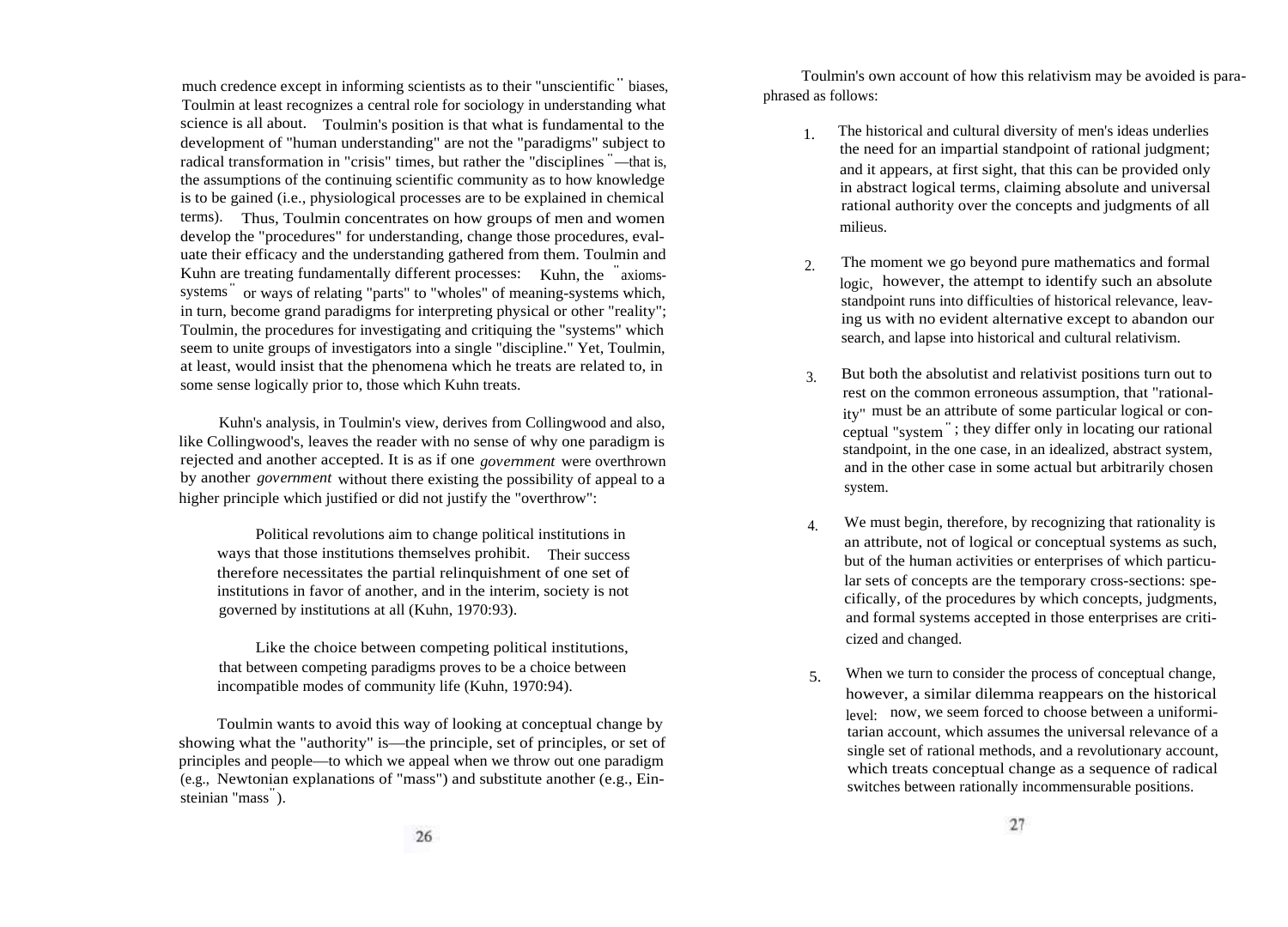6. But this second dilemma can also be avoided, provided that we recognize two further distinctions: (i) between the theoretical concepts and principles of a discipline—which can, and may, change discontinuously—and the disciplinary concepts and principles which are for the time being constitutive of the discipline, and change more gradually; (ii) between the specific theories of a discipline—each with its own particular family and/or system of concepts—and the intellectual content of an entire subject, which comprises a changing " population" of concepts, and families of concepts, that are in general logically independent of one another (Toulmin, 1972:133-134).

Toulmin's argument for 6 above is as follows:

- 1. Within any particular culture and epoch, man's intellectual enterprises do not form an unordered continuum. Instead, they fall into more or less separate and well-defined "disciplines," each characterized by its own body of concepts, methods, and fundamental aims. Considered over a long enough period, the intellectual content of a discipline can change quite drastically; and so also, though more slowly, may its intellectual methods and aims. Yet each discipline, though mutable, normally displays a recognizable continuity, particularly in the selective factors that govern changes in its content. An evolutionary account of conceptual development accordingly has two separate features to explain: the coherence and continuity by which we identify disciplines as distinct, and, the profound long-term changes by which they are transformed or superseded.
- 2. These continuities and changes both involve the same dual process. In any live discipline, intellectual novelties are always entering the current pool of ideas and techniques up for discussion, but only a few of these novelties win an established place in the relevant discipline, and are transmitted to the next generation of workers. The continuing emergence of intellectual innovations is thus balanced against a continuing process of critical selection. Some

conceptual variants are picked out for incorporation, others are weeded out or ignored; yet, in suitable cirucrostances, this same process can account either for the continued stability of a well-defined discipline, or for its rapid transformation into something new and different.

- 3. This dual process can produce a marked conceptual change, only given certain further conditions. We assume that enough men of natural inventiveness and curiosity exist to maintain a flow of intellectual innovations or "variants " . . there must (also) exist suitable "forums of competition, within which intellectual novelties can survive for long enough to show their merits or defects; but in which they are also criticized and weeded out with enough severity to maintain the coherence of the discipline.
- 4. Finally, an evolutionary analysis of intellectual development once again involves a set of interdependent notions, which between them define the "intellectual ecology" of any particular historical and cultural situation. In any problem situation, the disciplinary selection process picks out for "accreditation<sup>"</sup> those of the "competing" novelties which meet the specific "demands " of the local "intellectual environment." These "demands" comprise both the immediate issues that each conceptual variant is designed to deal with, and also the other *entrenched concepts* with which it must co-exist (Toulmin, 1972:140).

Thus, what seemed in Kuhn s analysis "revolutionary" — that is, sudden paradigm change as a consequence of movement from one theory to another dependent on the substitution of one set of "upper level " concepts and presuppositions for another (e.g., Einstein ' s for Newton's)—is seen as conducted within the parameters of a conservative "ecology " provided by the discipline. However, Toulmin' <sup>s</sup> "ecological " metaphor is subject to challenge, as is his supposition that basic or "revolutionary" conceptual change takes place within the parameters, procedural assumptions, social group and so forth, of a single discipline. To display the limitations of these two ideas, I want to look at a paradigm change in optics—that developed by Vasco Ronchi. But, before that, <sup>I</sup> need to summarize, further, some of Toulmin ' s observations about Kuhn.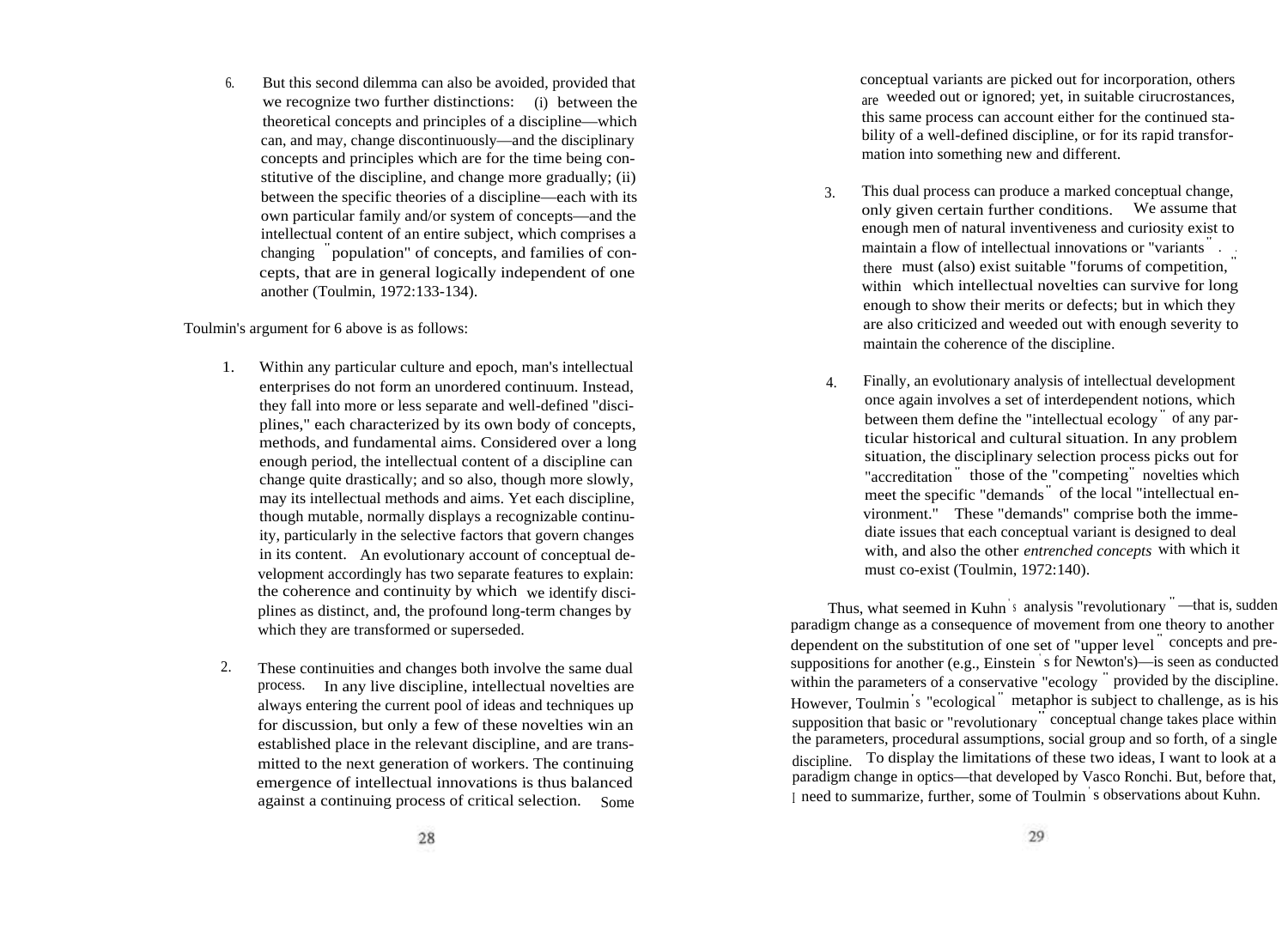# **History of Science Must Also Be Sociology**

Toulmin acknowledged the contribution made by Kuhn, namely that a history of science must also be <sup>a</sup> sociology:

... A comprehensive account of conceptual development must not merely consider concepts in the abstract, and in isolation from the men who conceive and use them, but also relate the history of ideas to the history of people, so placing the development of our conceptual traditions within the evolution of the activities by which these traditions are carried (1972:116).

However, he does not follow through and discuss the real relations between *social life* and *scientific paradigms;* instead he uses an inept scheme of a "planless" Darwinism, and ends up treating scientific achievement as, in a sense, beyond human control. Science becomes the product of many single selections which are for the most part logical "go, no go" decisions on novel, but synchronic, conceptual variants. When "major" conceptual variants are to be decided upon, say between paradigms, this is done by the process of "survival of the fittest" before *a disciplinary* "court of reason."

Toulmin aims to provide an account of conceptual change which can deal with changes of profundity, not simply a "revolutionary " scheme which describes how entire conceptual systems succeed and replace one another.. However, he does this within the institutional framework provided by disciplines. As I have mentioned, in his analysis, he distinguished between concepts and principles of two different kinds within any actual science: the basic "theoretical" principles, e.g., the principle of universal gravitation; and "disciplinary" principles, e.g., all physiological processes are to be explained in chemical terms. The disciplinary principles define the basic intellectual goals of a science and give it recognizable unity and continuity.

Unfortunately, this distinction raises more questions about the nature of the scientific enterprise than it answers, and raises them precisely in the area where Toulmin makes his argument. Toulmin supports his assertion with a fairly intensive discussion of two approaches to the theory of vision: On the one hand, Newton ' <sup>s</sup> *Optiks* which is presented as a "physical" theory; on the other, Goethe's *Farbenlehre,* which he interprets as a "psychological " theory of perception. In his view, then, Goethe's difference with Newton

was, thus, not a straightforward disagreement within a single common discipline, "since the interests of the two men overlapped only at the margin" (Toulmin, 1972:125). While Goethe's paradigm looks like an attempt at a scientific revolution, different from Copernicus *only* in that it failed, Toulmin claims a closer look reveals that the cases are not parallel. The Copemican "revolution" took place within a discipline characterized by common aims, whereas Goethe's paradigm did not share either common theoretical or disciplinary principles with Newton ' s (Toulmin, 1972:125ff.). For Toulmin, even radical changes within a discipline are not revolutionary because of the continuity provided by the common "disciplinary principles " ; and there is no possibility for a revolution between disciplines because of the mutual "unintelligibility" created by different explanatory aims.

If one accepts the phenomena of vision as what both men are trying to explain, the central question appears to have been skirted, not only by Toulmin but by *all* positivists, as is clear from the researches of Vasco Ronchi. Going back to Kepler original paradigm, the theory of light has three analytically distinct parts: (1) a physical theory treating light in geometrical terms, (2) a physiological process determined by the action of light rays on the retina, and (3) a psychic process by which we situate at a distance the object whose image lies on our retina, a process also treated by Kepler in geometrical terms.

Thus, Kepler unconsciously laid a real trap for succeeding generations. . . . In fact he proposed a double-edged theory. Its experimental setup is based on a dualism between objective radiation and psychic representation. Yet the mathematical-geometric treatment of the theory is neutral, since both physical and psychic elements are analyzed by a method allowing their behavior and measurement to be treated in the same way, as though there were no qualitative difference between them. The historical consequences of this ambivalence have been, first of all, that the brilliant geometric solution has made us forget that the similarity of terms in the geometric analysis did not imply a similarity in their nature, and secondly, that the whole of Kepler's theory, inasmuch as it was not an abstract geometric hypothesis but an explanation of the mechanism of vision, was really founded on a distinction between physical and psychic elements. The occlusion of the subjective psychic element was accomplished without *replacing Kepler's theory of vision with another theory based only on physical elements.* Instead, it has continued to be an indis-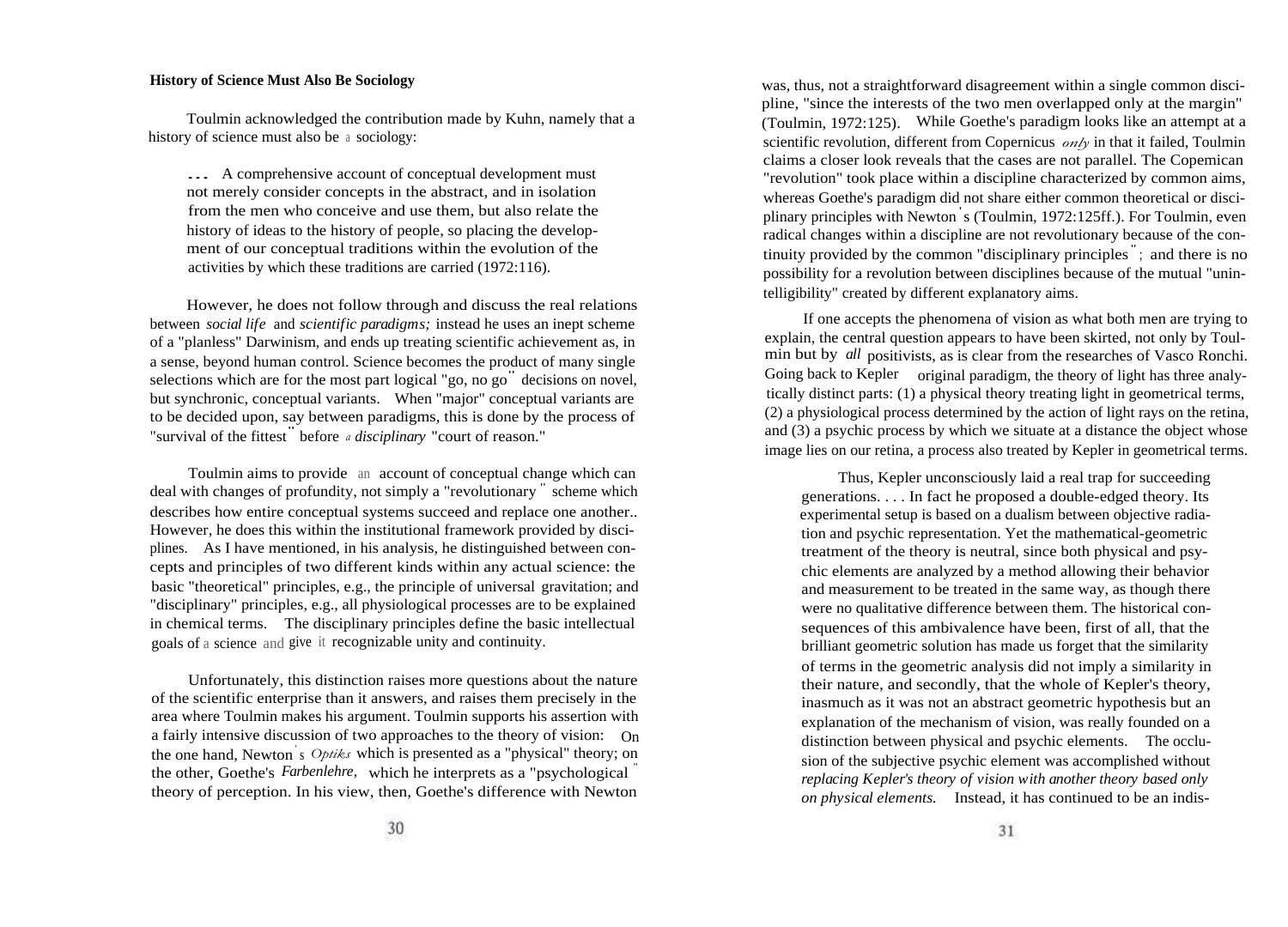pensable, fundamental presupposition of all further research, notwithstanding the fact that either it must be accepted in all its physical and psychic aspects or else *it loses all meaning since it ceases to be a plausible theory of vision* (Trogu, 1971:7).

The phenomena of vision is neither explicable as *<sup>a</sup> purely physical event* nor as a *purely psychological event.* That is, the procedures neither of physics nor of psychology are adequate to it. It is both and neither. And if anything like a coherent explanation is to be given, these two conceptions must be operational.

Toulmin's answer, that the two *explanations come from different disciplines, is* deficient since it is that "overlap " which contains the only adequate description of the phenomena. In effect he is making the Cartesian mindbody, subject-object distinction which has been carefully and systematically attacked, not only by positivists who ultimately set it aside as Toulmin himself does, but by phenomenologists:

The positivist solution postulates a theory of human experience based on physical, physiological, and psychological elements, *all of which are material* (emphasis added). Yet it accepts the initially experienced data not as the results of interaction between the external world and the human organism but rather as if they were *original data.* If the result more or less investigated in the operations that allow a personal experience of it can be one and only one, then the problem disappears of itself. If analysis of the interaction between the external world and the human body leads us only to realize that the experienced world cannot be other than what it really is, then science can very well disregard the matter as irrelevant and consider experience as undeniable data upon which to base its operations and scientific investigations. If instead the study of human operations which produce data leads us to consider the data as *something different, upon which we can perform otherwise inconceivable experimental operations,* then the question demands serious consideration. . . . In fact, history shows that science has made genuine leaps forward, just as it has in our day with Ronchi, whenever it has examined the initial data understood as a result and has reconsidered the data as something substantially different from what they were initially believed to be (Trogu, 1971:16).

The fragmentation of the phenomenal world into disciplines is itself the result of a positivism which accepts as initial data those perceptions already mediated by the human organism. Vasco Ronchi became aware of the need to reevaluate the theory of vision in exactly the way that Kuhn indicates a scientific revolution begins. That is, he noticed a widening discrepancy between the geometry-of-vision ' s theoretical predictions, and the actual measurements made with, and the action of, optical devices. Once aware of these problems, Ronchi began the most profoundly revolutionary journey, which led him to consider the absolute presuppositions of all the sciences. If science is taken as the human apprehension of reality, the artificial fragmentation of that reality into "hard data" and "perceptions " stands in the way of that apprehension. By synthetically merging these two aspects of science, Ronchi is equipped to reconsider optics. Here no justification for the separation of the phenomena of vision into a physical account and a psychological one can be tolerated. And Ronchi's revolution in optics shows that this disciplinary distinction precludes the understanding of vision. Thus, Ronchi's accomplishment is not even describable as *a synthesis between a physical and a perceptive theory of vision;* instead he shows that the disciplines themselves were not independent in the first place.

1 submit that Vasco Ronchi has presented us with a modern, accessible case of a real scientific revolution, one not simply in the field of optics, and certainly not just a "radical" change within a discipline. His revolution cannot be described as a conceptual variant, as a new discipline, or as a synthesis between existing disciplines: if at all describable in Toulmin s terms, what Ronchi has done is to overthrow the "court of reason" itself. This revolution in optics was a fundamental perceptual one, with the most profound consequences for every branch of science in which initial data has been obtained by optical instruments, because he revealed a blind spot in the theory (Trogu, 1971:19). He demonstrated that the existing science of optics was in "total and irreconcilable opposition to experience and that all the grand successes of optics were actually due to a technology developed independently of, and often in conflict with, the theoretical formulations of the science of optics " (Trogu, 1971:4). He did this by bracketing his (and everyone else ' s) absolute presuppositions at the most basic level—an earthshaking and very political thing to do. As Trogu (1971:19-20) observes in the end, this revolution involves a transcendental project:

History teaches that *every* cosmogonic conception comes to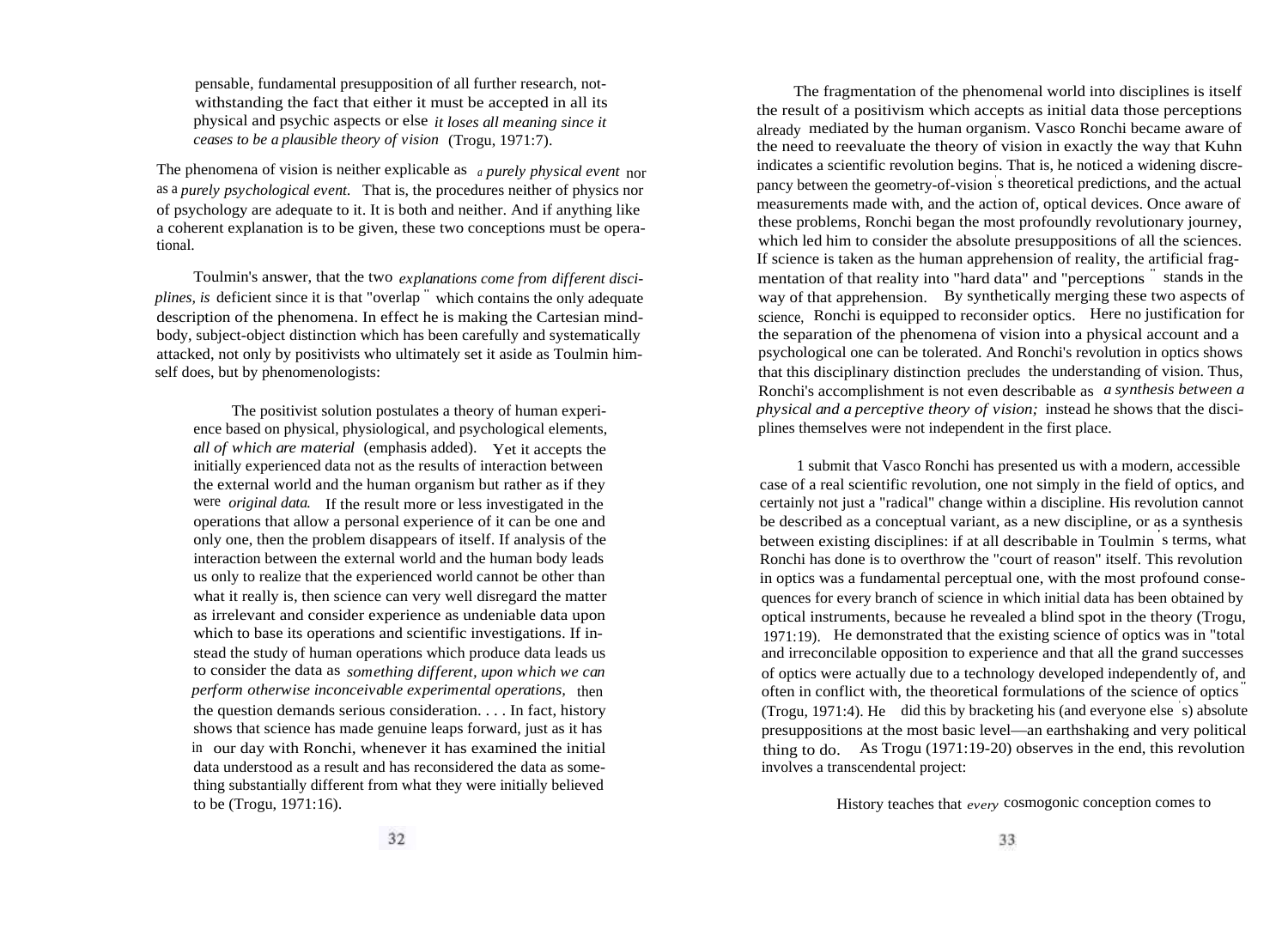be generally lived as the only possible one by the society that believes in it. It also teaches, however, that over a period of time, man has lived by believing in very different cosmogonic conceptions. Then, even the cosmogonic conception underlying the horizon of scientific operations ought to be considered one of several possible ones. It has provided the solution to a great number of problems and it has changed the face of the earth and humanity' <sup>s</sup> way of life. Yet it cannot be considered definitive, because it leaves unsolved, and by definition irresolvable, some of the problems that interest man the most. Thus it is the task of philosophical investigation to determine whether historical circumstances permit an attempt at delineating another cosmogonic conception, *different from the common one as well as the scienti*fic one, which would be more responsive to man's present needs.

The presupposition of positivism that the physiological, physical and psychological elements of experience should be described in neutral (interpretation-free) terms, is the basis accepted by Stephen Toulmin, which created the separate disciplines in established science as definitive of reality. And while he pays lip service to the variable nature of human rationality, he is unwilling to deal with changes outside the positivistic framework of his paradigm. Thus, the discipline of optics was for hundreds of years considered to exist as an entity separate and distinct from psychological theories of perception, because the presuppositions of positivism *define* the optical phenomena as existing apart from the perceiving subject, in the same way that Newtonian mechanics consider the movement of inanimate bodies apart from their other qualities such as price, value, or the intention of the experimenter who originally imparts motion to them. As Vasco Ronchi has shown, no further progress in optical science could be made as long as this distinction held. This distinction had to be ignored by treating the cosmogonic conception of positivism as a "factor" instead of a " fact" of existence, a process which Toulmin does not seem to be able to account for.

#### **Paradigm Revolutions Illustrated By Ronchi's Example**

Ronchi's paradigm revolution may be taken as an example of paradigm revolutions. It questions basic postulates (first principles). It takes place in an interdisciplinary context where many disciplines exist and none are sufficient within themselves. It emphasizes the extent to which man is part of nature and, at the same time, the extent to which the nature which man knows and can to some degree alter is a construct of man, a product of his inferential or concept-making powers.

Man, as a species, is the product of the evolution of species, and in this respect he is subject to the processes of variation and selection in the same way that every other species is. Yet, the processes of evolution have selected out, for better or worse, a collection of traits which distinguishes man from the other species of which we have knowledge. Man is a producer, and it is the process of production which allows man to alter his environment, to interfere in the previously external process of evolution, and to internalize and ultimately subject this process to human control. Without man, unless one takes the theistic position, there is no teleology outside the random process of variation and selection; nonetheless, with the development of man came purpose, and with purpose, the possibility of teleological concern and the intentional construction of reality.

Man is the only species that is both the object of the process of evolution and its increasingly conscious subject. The Marxian distinction accounts for man making his own history, and is behind Marx's perception that man reproduces the whole of nature while animals reproduce only themselves—a perception evident in Ronchi's experiment. Through knowledge and production, man creates his own conscious ends; he works according to conscious plan and is possessed of intentionality. This *alone* makes the development of man' s knowledge different from the process of biological evolution, and makes Toulmin ' s "ecological " account seem suspect.

The evolution of concepts, seen as a process of natural selection from among a pool of "random" variants, pictures a runaway "ideal " world where man develops but does not and cannot control things. The realm of science begins to resemble the marketplace where any novelty which "sells " is seen as progressive.

Toulmin explicitly rejects the Marxian concept of evolution as "unilineal, " suggesting instead his own "populational " version, but still rejects man's ability to project the future and to control his development within the accords of his own design, thus subjecting humanity to a tyrannical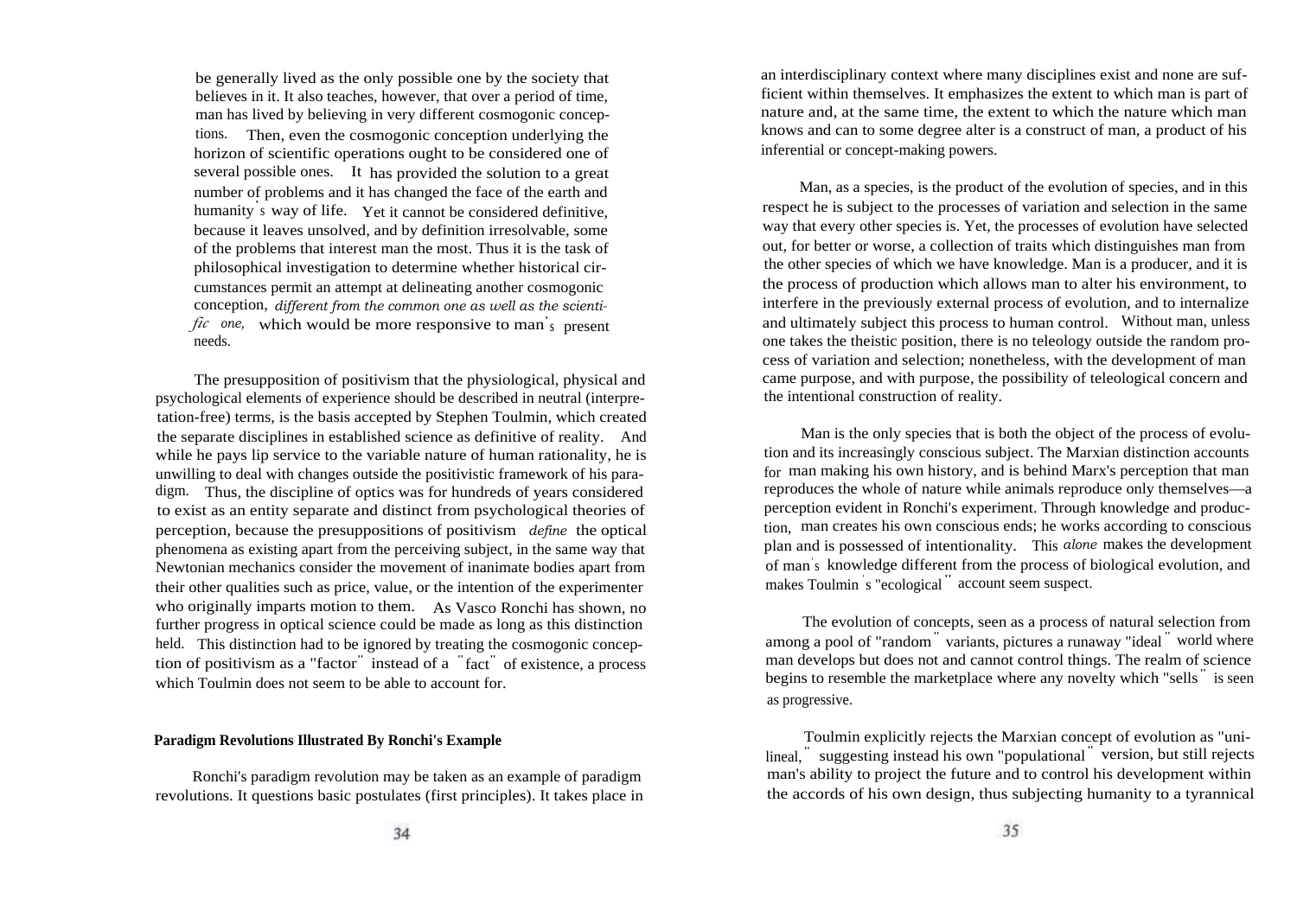technological determinism.

Within the whole German tradition of historicism—both its Hegelian or idealist, and its Marxist or Materialist forms—great stress was also laid on the Rationality of that Historical Process; and the idea of " progression" was linked with the idea that history advanced in accordance with an internal " dialectic" (Toulmin, 1972:329).

Toulmin is missing the point of dialectical materialism, as the dialectic does not imply " progress" in the sense implied here. The movement of the dialectic is certainly processual: yet process is not always " progress." As Marx pointed out in what is probably his most widely read pamphlet, *The Communist Manifesto:*

The history of all hitherto existing society is the history of class struggles. Freemen and slave, patrician and plebeian, lord and serf, guildmaster and journeyman, in a word, oppressor and oppressed, stood in constant opposition to one another, carried on an uninterrupted, now hidden, now open fight, a fight that each time ended, either in a revolutionary re-constitution of society at large, or *in the common ruin of the contending classes* (Section 1, pp. 1 and 2; emphasis added).

Marx is simply optimistic in his analysis of history and society, elucidating what he sees as the potential for the development of socialism out of capitalism. Nowhere in his scholarly works, however, is the "progress" or potential for socialism described as inevitable; the spectre of " common ruin" haunts human history well into any foreseeable future. What Toulmin sees as a teleological and unilineal concept of evolution, then, is but a *plan of action* for the development of man's potential; "progress" depends on man's ability to constitute reality on the basis of a vision, not of " inevitable progress" either in the history of classes or the transformation of paradigms. In both cases, of course, the transformation takes place within a concrete and real historical situation which limits and describes the possibilities of change.

Laing and Cooper (1971:99) in their synopsis of Sartre's *Critique of Dialectical Reason,* point out that while a dialectic of nature is possible, it is not necessary to the discussion of human history. Thus while a scientific

paradigm may itself be dialectical or not, as an aspect of the human construction of reality, it takes place within the material dialectic of human history. The project of history, that is, man's discovery of his natural condition, of his subjection to those conditions, and of *a praxis* to overcome those conditions, has resulted in the scientific project. And this project requires a science and technology in service to man's intentionality, not an independently evolving "reified" institution in which movement is confused with progress, and inertia with movement. For Toulmin, every novelty selected for perpetuation by the "court of reason " is *ipso facto* progressive. He leaves the question of *ends up* to a cosmic force (be it God, Nature, or Evolution), while reserving for man the simpler little decisions like the "adequacy" or "adaptiveness" of a single concept vis-a-vis current problems. Thus he continues in the same vein:

In practice, of course, we can judge the "rational adequacy" of socio-political changes to the needs of particular problemsituations only with an eye to specific cases, as they occur; ideological principles of a totally general or cosmic kind give us no precise criteria of judgment. Whether in physical science or industrial organization, it is the particular changes by which men seek to deal with their current problems that are more or less seck to dear with their eurient problems that are more or less<br>"rational," not some overall teleology or "direction" implicit throughout history-as-a-whole (1972:329).

Nowhere is Toulmin s relativism and acceptance of the status quo more obvious than in this selection, and nowhere is his conservative ideology more apparent. In this viewpoint, shared by many functionalists, behaviorists, systems theorists, and social evolutionists, paradigm changes and the development of disciplines, science and technology, and their accompanying ideologies *are the product of incremental decisions* made "rationally " to deal with current problems. This position begs the question raised by Collingwood and Kuhn: How is the recognition of "a problem" or of "problem solutions" possible without general ideological principles or absolute presuppositions? To argue this position is not to claim an " overall teleology" throughout "history-as-a-whole " ; it is to state simply that both man ' s dreams and his theories, as well as the world which he creates out of them, are more than a response to current ecological demands. After all, if an act can be defined as "rational" because it is a correct response to a given stimulus, then planaria have as much claim to rationality as homo sapiens.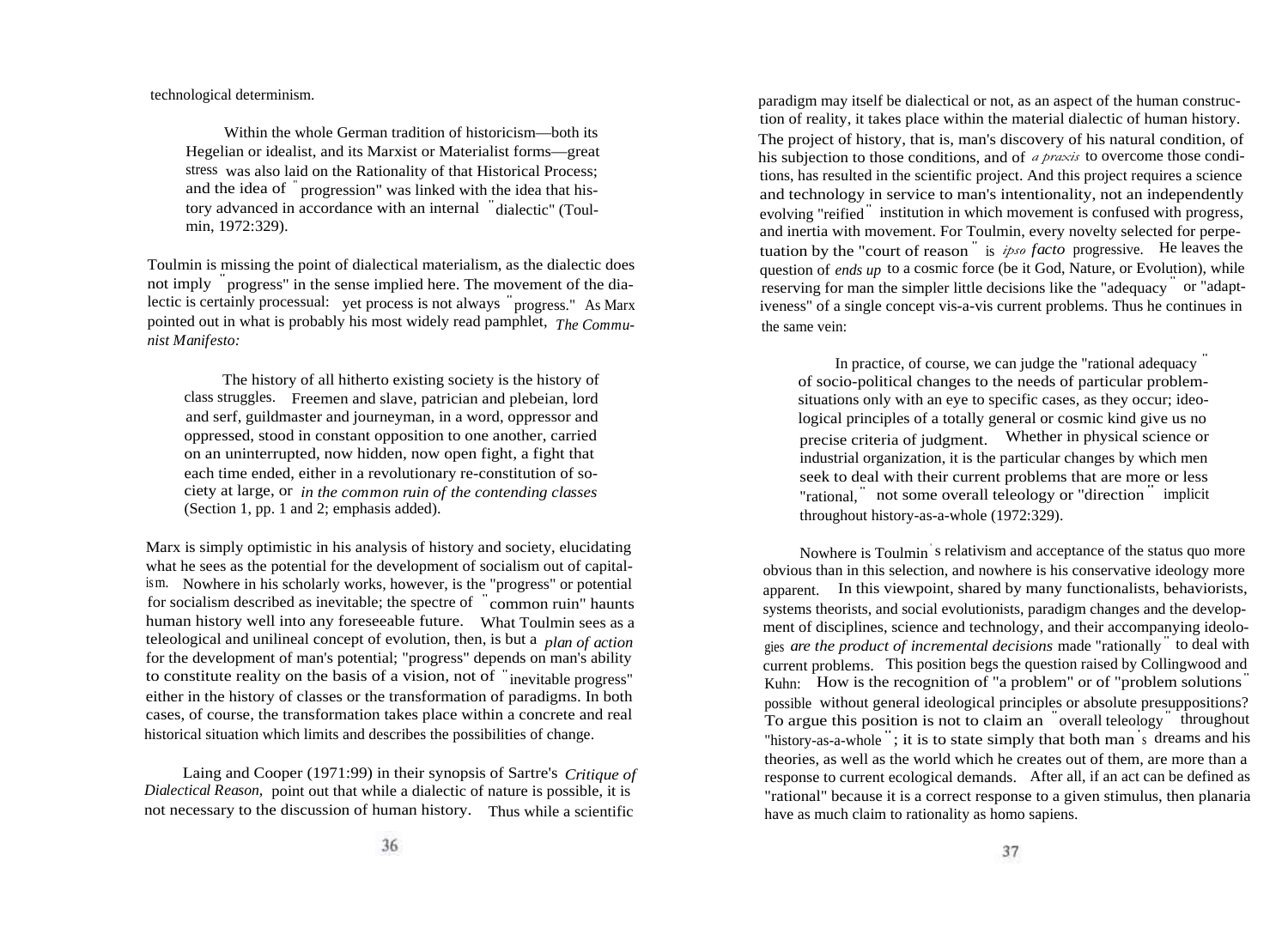# `Ecological,' `Salesmanship' **Metaphors** May Conflict

While Toulmin aims to provide *a populational* account of the evolution of concepts, he is not above mixing his metaphors. The "ecological metaphor," borrowed from biology, provides one description of the selection; however, this is confused by the simultaneous use of another metaphor, borrowed from the marketplace, of "salesmanship." This analogy between scientific change and market phenomena is equally troublesome in that it is both inconsistent with the "ecological metaphor" and because it fails to account for elegance and parsimony in scientific explanations. As Toulmin puts it, in any problem situation, the disciplinary selection process picks out for "accreditation" those of the "competing" novelties which best meet the specific "demands" of the local "intellectual environment" (1972:14). (Later Toulmin uses such terms as "competition," "merits," and "demands" to describe how an idea succeeds.) Toulmin appears to elaborate the notion that the existence of a discipline and its collateral disciplinary societies, professions and professional societies, does not depend on intellectual considerations alone, but on what society in general is willing to approve as "ethical" or "respectable " :

To cite an extreme case: one could, in theory, consider the development of chemical and bacteriological weapons as a legitimate, self-contained technology, entitled to its own disciplinary ambitions and professional organizations. In the abstract, then, we might have to concede the same professional status to an Institution of Toxological Engineers as are granted to the existing Institutions of Civil, Mechanical, and Electrical Engineers. (By the same token, the Royal College of Nursing could—in point of abstract theory—be paralleled by an equally professional Royal College of Prostitution.) If our minds rebel at such a suggestion, this only confirms that, in conceding an intellectual or practical enterprise disciplinary standing, we take its positive value for granted. Mechanical engineering or nursing are accepted as legitimate concerns of a discipline or profession, only because the goals of better nursing, or better mechanical engineering are themselves accepted without dispute; an ethical repugnance to nerve gases and prostitution alone disqualifies them from the same status. So the existence of an autonomous "discipline," and of its associated "profession," depends both on a preliminary

intellectual abstraction—viz., our discovery that the goals in question can be effectively pursued in isolation from other goals—and also on our approval of those particular goals (Toulmin, 1972: 405).

For Toulmin, then, the "search for truth<sup>"</sup> and the creation and actions of discipline societies doing the search depends upon "selling the truth " to the members of the disciplines (1972:140) (no matter how abstract or theoretical the quest), *and also depends* on selling the notion that the sort of quest is allowable (ethical, respectable) to society at large.

This notion of "salesmanship" does not sufficiently specify the canons according to which "new paradigms" are judged, on the one hand. On the other hand, it expresses too benign a notion of what society will tolerate, in the way of "professional" societies. There *are* groups which have all the characteristics of a discipline which Toulmin describes (save open publication of results) which are publicly supported, criticize one another s findings, are organized into paradigms, etc., but which do not possess universally approved goals. Military research groups are somewhat of this character; the "atomic scientists " groups originally came into existence largely to develop the atomic bomb. The "Old Crows" group, a professional society, is concerned only with electronic warfare. The existence of such professional groups does not indicate either widespread or elite approval (consider, for example, popular opinions of lawyers and the Newman Committee recommendations on the American Bar Association). Finally, the discipline society itself may engage in activities sufficiently questionable to evoke social rage (for example, the recommendation that "discipline " societies that endeavor to accredit "departments" be subject to anti-trust suits). What is important is that Toulmin recognized that the creation and dissemination of paradigms and the existence of disciplines is *a political* decision.

It may be possible to show that science is the product of a certain mode of production in much the same way that a legal system is, and that it is directed toward the productive ends of that mode; if anything, it is as much constitutive of that reality as it is an "unraveling of the laws of the universe. " Thus, the analogies which Toulmin draws between conceptdevelopment and "salesmanship" are appropriate, but "salesmanship" contains no assurance that the transaction will be governed by ethical considerations, or, that what discipline societies are allowed to exist will not be the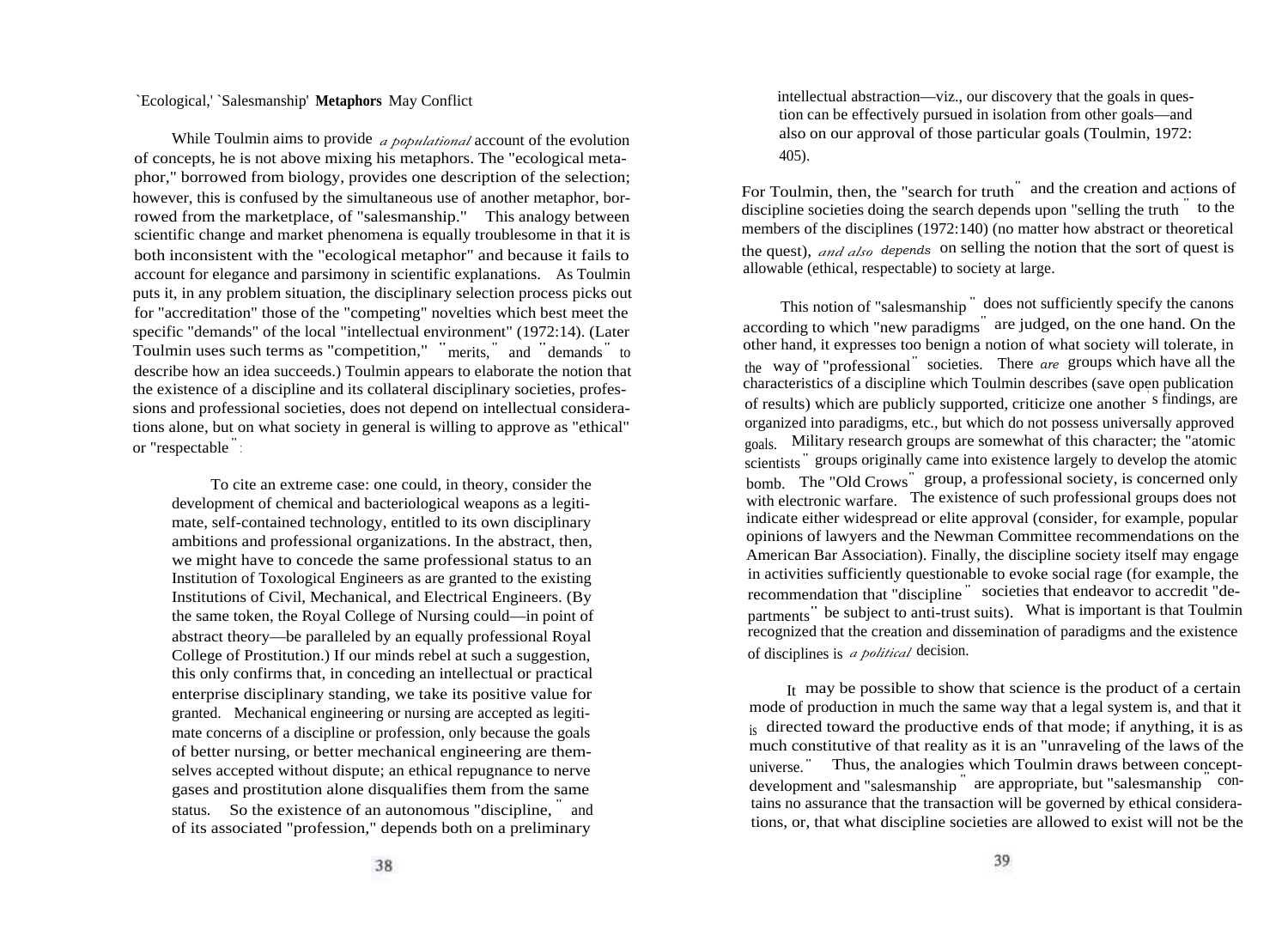consequence of the same sorts of elite decisions as are other decisions in a politically hierarchical, elitist society.

#### **How** Can **Education** Relate **to** Political Decisions?

If decisions about what is to be studied and how they are to be studied are political decisions, how can education or the process of science be transformed so as to serve a less hierarchical, more classless and "open" notion of the "social " ?

Man creates his own intellectual and material environments, both in Ronchi's research and in the sense that he creates his culture through the way he sees and uses the realm of "material necessity"; for this reason concepts judged as adaptive only to the current ecological demands of a particular environmental niche are ahistorical, or in Marcuse's terminology, "onedimensional." It is precisely the current "ecological demands" which Toulmin apotheosizes. Mankind's transcendent rationality holds the potential for disregarding particular conceptual variants which are "adaptive" to a particular reality, but maladaptive to a longer view of human history. The development of the wisdom necessary to reject "bad" concepts which "work" is a necessary part of the development of *Human Understanding;* unfortunately, this dimension is missing from Toulmin's account.

Decisions like these are not only scientific-rational decisions, but are also political-rational decisions: the recent decision in America not to invest social labor in the "feasible" supersonic jet transport is an example of this type of wisdom on a small scale. However, aside from this type of technological decision, Western society defines scientific "progress" as valuable for its own sake, without really evaluating its human consequences. Since we do not see science as reflecting class interests, but instead as a "universal" achievement, we do not evaluate the social consequences now seen as inevitable.

In Kuhn's example, the political process is equated with recourse to an institutional matrix, and is seen as the process of "normal science" and rationality. Change made outside this institutional matrix is viewed as "irrational" since it appeals to "techniques of mass persuasion and force." Toulmin agrees with this analysis, but disapproves of it. He suggests that the proper institution to consider in the history of science is the "discipline," not

the "paradigm," and disciplines are not subject to discontinuous change, thus denying the need for a term like "revolutionary."  $\Box$  offer the example of Vasco Ronchi to show the failure of this disciplinary account. Similarly, Kuhn's political analogy must also be subject to criticism. Decisions made with recourse to mass persuasion and force are *political* in nature; they are not irrational (except perhaps to those adherents to the old paradigm who feel threatened), and they are not unintelligible or discontinuous:

Revolutions in society are of the same character as the violent changes in nature. They do not suddenly "fall from the sky." They are prepared by the entire preceding course of development, as the boiling of water is prepared by the preceding process of heating or the explosion of a steam-boiler is prepared by the increasing pressure of the steam against its walls . . . in society, as in nature, evolution (gradual development) leads to revolution (sudden change): "The violent changes presuppose a preceding evolution, and the gradual changes lead to violent changes. These are two necessary factors in a single process" (Bukharin, 1969: 82, quoting Plekhanov).

To explore our analogies: if evolution and revolution are seen as different aspects of the same process, what is there about an occurrence which would lead one to label it one or the other? For example, presumably a change occurred on the genetic level at a point in history which allowed a previously aquatic creature to survive unsubmerged. This occurrence, however, was not simple and probably never really occurred. Actually, a succession of beings within a species probably began to be able to endure longer and longer periods out of the water, and their ability to tolerate drier and drier climates increased. In other words, the change from creatures able to live only in water to creatures that could spend more and more time on land was *evolutionary.* However, this does not mean that the change from aquatic to evolutionary. Thowever, and does not mean that the enarge from aquatic to terrestrial life was not revolutionary, or that the term "revolutionary" is a descriptive term devoid of explanatory power. The event is described by humans as "revolutionary" because that term explains a small change with monumental consequences. This same term, then, can be applied to many other evolutionary occurrences: the change from stone age to bronze age, from nomadic culture to agriculture, from capitalism to communism, or from Ptolemy to Copernicus. In each case, the change can be literally described as evolutionary; yet in historical perspective, in its consequences for mankind,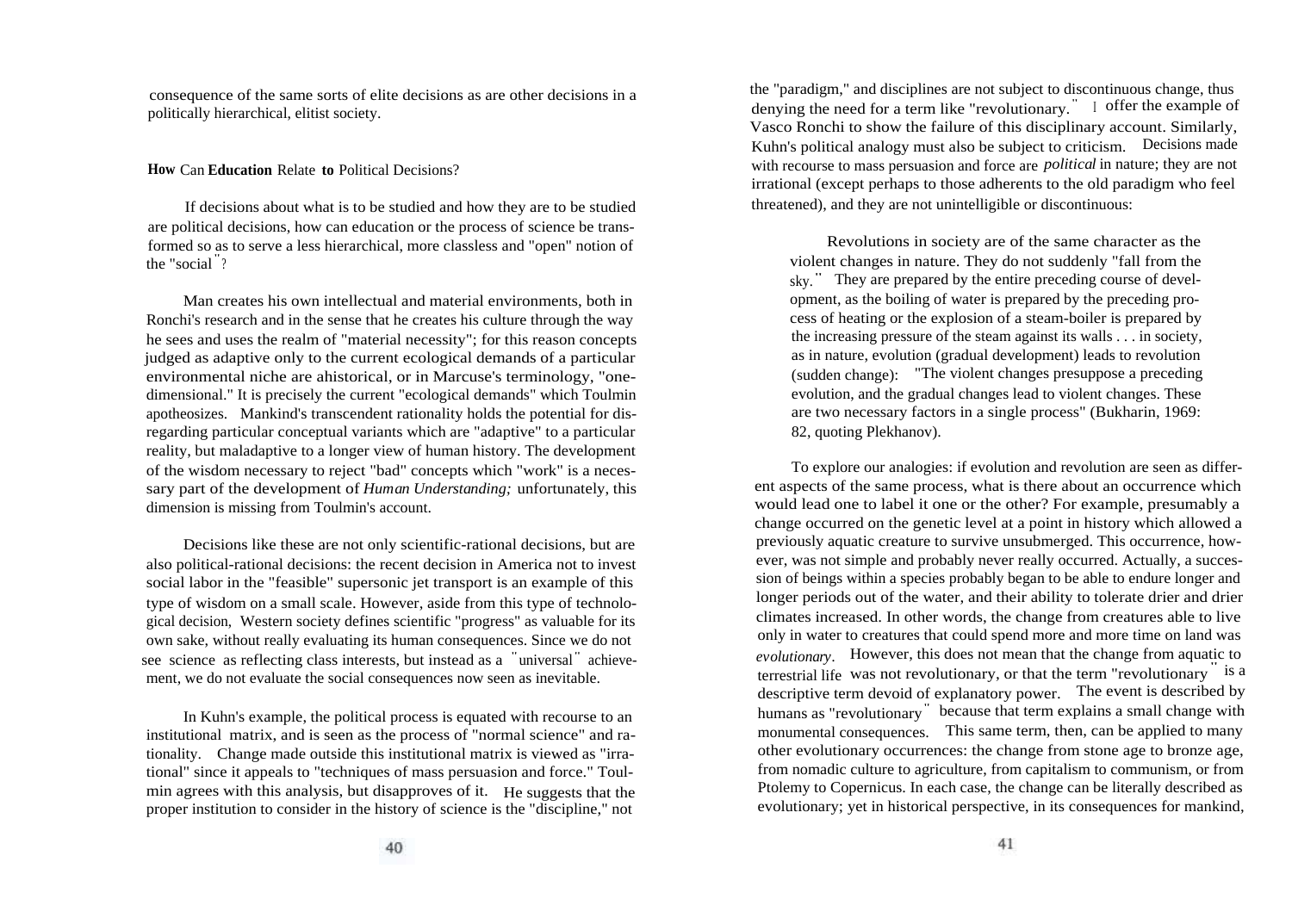in the very relationship between that change and the present world—the change was *revolutionary.*

In my view it is not the precipitious nature of the change which marks it as revolutionary, still less is it any underlying irrationality, incomprehensibility, or illegality; it is the real historical and human consequences which lead people to define a specific occurrence as "revolutionary." Now, the evaluation of a particular conceptual change must be done from 'a historic vantage point which makes "on the spot " analyses uncertain at best. Thus to describe the invention of, e.g., television as revolutionary is premature, and subject not only to discussion but also to the historic process itself. The real question to be dealt with is the degree to which a particular conceptual change, invention, or genetic alteration redirected a previous trend or direction of evolution. Simple biological variations, being selected on the basis of adaptation to existing circumstances, can be judged as revolutionary if, for instance, they open up a new environmental niche. In this process the biological variants, phenotypes, create a world qualitatively different from the previous one. Human conceptual changes, likewise, can be judged as revolutionary, not merely because they are better "adaptive" to the established reality, but because they constitute a reality hitherto unimaginable.

Thus, the notion of a sun-centered solar system opened up a previously unrealized ' conception of the nature of the physical world (with enormous ramifications in the human social world), a process analogous to the exploitation by a species of a new environmental niche.

This account still leaves open the manner in which people, at the time, can choose between conceptual variants and still be making a "rational" choice. "Rational," in this context, means conscious, not infallible. An account of the decision-making process must take into account the totality of possible arguments for and against the adoption of particular new concepts: a process which by definition cannot be relegated to an elite "discipline" or self-appointed experts, or indeed to any *single* form of "rationality" prince of sent appointed experts, or matted to any single from or fattonally<br>or "clear-headedness." In this respect, theological, mystical, political, cultural and psychological arguments must enter the process on the same level with empirical or positivistic criteria. The ensuing debate, then, will take place in the transcendent dimension of *potential* human consequences. Only by this political process which appeals to "mass persuasion" will science be unpacked of its reified and mystifying aspects, so as to be recognizable as a

variety of production with its own ideology; only then will science "serve the people" instead of existing as an external and alien force pulling us into <sup>a</sup> future of endless novelty and shock, and forcing man to alter his social existence to keep up with its technological demands. The alienated science of class society has not proceeded "rationally, " i.e., in the light of all relevant knowledge; it has proceeded irrationally by limiting the admissible types of knowledge to a single dimension of what is "rational. " Toulmin, in denying the possibility of a conceptual or social revolution, denies the possibility of uniting, in a praxis, the two dimensions of wisdom: the dimension of "what is" (implied in the title *Human Understanding),* and the dimension of "what is to be. "

#### *Bibliography*

- Bukharin, Nikolai. *Historical Materialism.* Ann Arbor: University of Michigan Press, 1969.
- Collingwood, Robin C. *An Essay on Metaphysics.* Chicago: Henry Rep-wry Co., 1972.
- Engels, Frederick. "The Part Played by Labour in the Transition from Ape to Man," "The Dialectics of Nature," "The Origin of the Family, Private Property and the State, " *Karl Marx and Frederick Engels Selected Works.* New York: International Publishers, 1970.
- Kuhn, Thomas S. *The Structure of Scientific Revolutions,* Second edition, enlarged. Chicago: University of Chicago Press, 1970.
- Laing, R.D. and D.G. Cooper. "Critique of Dialectical Reason, " Part iii of *Reason and Violence.* New York: Random House, 1971.
- Lakatos, Imre and Alan Musgrave (eds.). *Criticism and the Growth of Knowledge.* (Proceedings of the International Colloquium on the Philosophy of Science, London, July, 1965, Voi. 4.) New York: Cambridge University Press, 1970.

Marcus, Herbert. *One-Dimensional Man.* Boston: Beacon Press, 1967.

Marx, Karl. "The Manifesto of the Communist Party," *Karl Marx and Frederick Engels Selected Works.* New York: International Publishers, 1970.